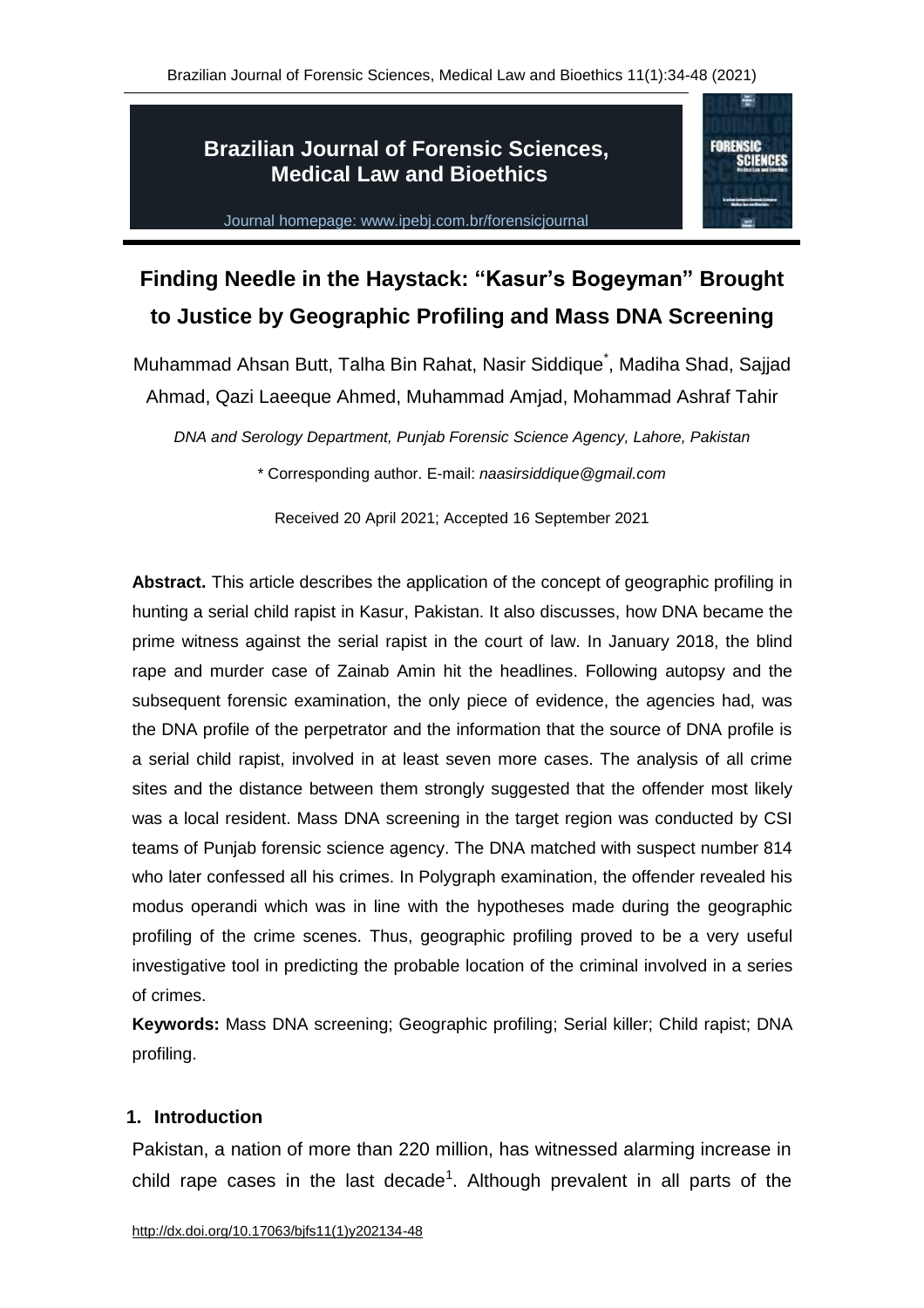country, Kasur, a city to south of Lahore, has been in media focus since the infamous child abuse scandal surfaced in Hussain khanwala, a town in Kasur, in 2015 $2^{2,3}$ . The accused in those cases were identifiable because they used to film the barbarous acts.

Kasur once again became media headline when six year old Zainab got abducted on her way to a Quran recital on January 04, 2018. Angry riots and shutdown strike were sparked by this incident as it was reportedly 12th case of child abduction in a short span in the jurisdiction of three nearby police stations.

Until January 09, 2018, when her lifeless, battered body was retrieved from a heap of garbage, the police could not locate the abductee. The autopsy report confirmed that the child was subjected to rape before being choked to death.

Since the electronic and social media went ablaze and "Justice for Zainab" immediately became the nation's slogan, it put enormous pressure on law enforcement agencies and the government. Resultantly a Joint Investigation Team was constituted to probe these cases<sup>4</sup>. The Pakistani criminal justice system is governed by the Pakistan Penal Code (PPC) 1860<sup>5</sup> and the Code of Criminal Procedure (CrPC)  $1898^6$ . According to these laws which were initially drafted in the  $19<sup>th</sup>$  century, investigation in Pakistan primarily relies upon the ocular account provided by the victim and the reported eyewitnesses. Investigation Officer is a police official who is the custodian of the crime scene however the investigation officers mainly depend upon the statements and interviews of the contending parties and witnesses rather than the physical evidence. Pakistan has an adversarial judicial/legal system for the trial of criminal cases and a judge is the trier of the facts presented by the prosecution and the defence. Prosecution"s case is based upon the investigation work carried out by the police. Hence, when the physical evidence and forensic analysis of the same are ignored by the investigation officer, the same practice is repeated by the courts as well<sup>7</sup>.

In this case and several other similar cases, the victims were either deceased or even if they had survived, they were too immature to identify their assailant. The only of value evidence, investigation agencies had was the DNA profile of the offender. The DNA database of Punjab Forensic Science Agency had indicated that the same offender had committed at least eight similar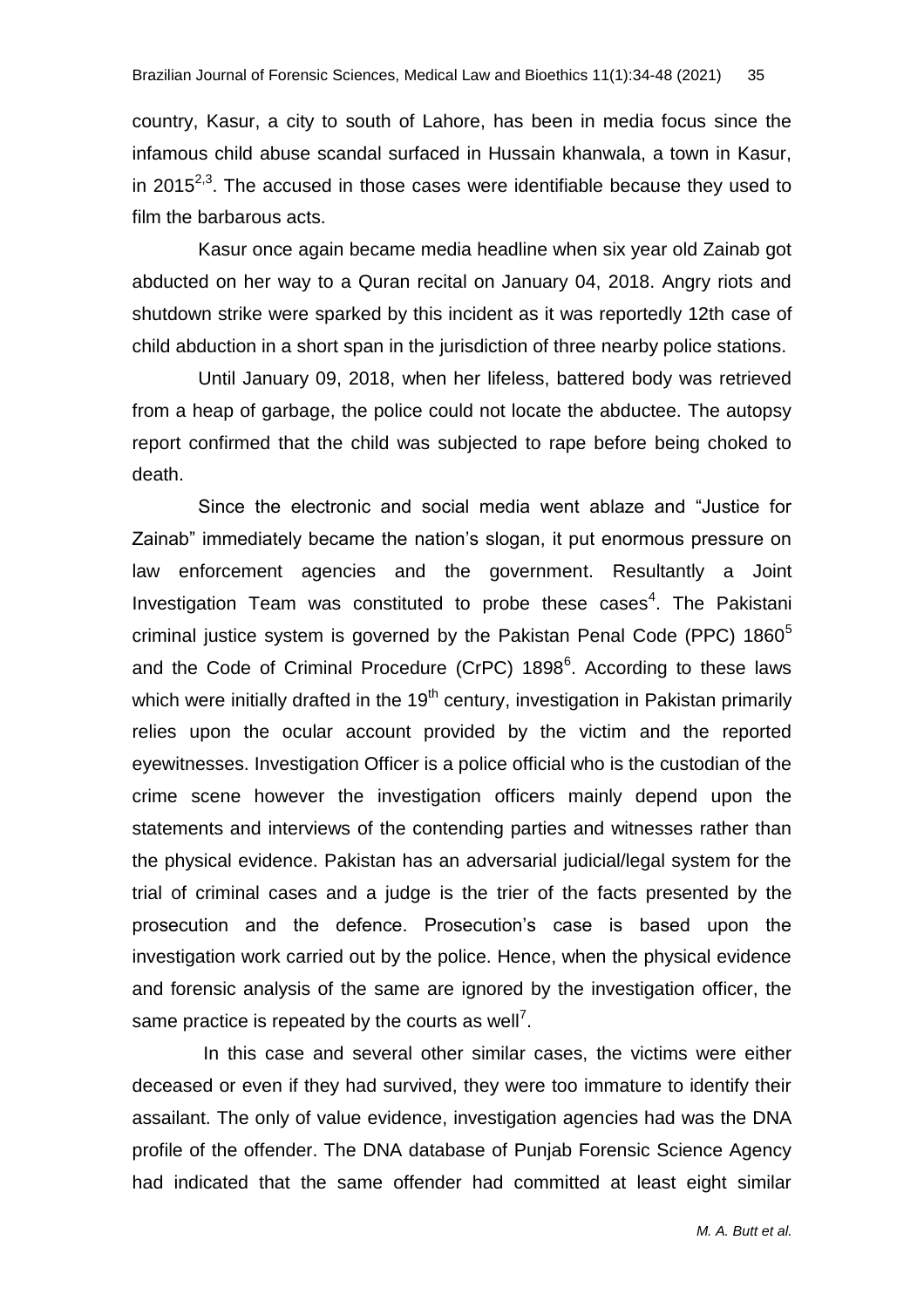crimes. After analysing all the crime locations, the investigation agencies decided to use the concept of criminal profiling and geographic profiling to narrow down the most probative geographical zone. As modern geographical profiling was purely a new concept for Punjab Police, they lacked the specialized software and had to rely on manual mapping. This paper discusses how the criminal investigation agencies of Pakistan developed offender"s profile and the geographic profile in this case. These hypotheses will subsequently be compared with the confessional account that the offender himself provided during the polygraph examination.

#### **1.1 Conceptualising geographic profiling**

Geographic profiling is a crime investigation tool that analyses the locations of a connected series of crimes to predict the most likely area of the criminal"s residence<sup>10-12</sup>. According to Felson and Cohen, geographic profiling relies mainly on environmental criminology, more specifically on routine activity theory and crime pattern theory<sup>8</sup>. According to Felson and Clarke, routine activity theory consists of three elements: motivated offenders, appropriate targets, and an environment devoid of capable guardians against a crime. The crime pattern theory predicts that a pattern could always be found in crimes committed especially by a serial offender<sup>8</sup>. Furthermore, locations of crimes may indicate the offender"s activity space, where they live, work or play, and the routes between these. This is in line with routine activity theory, which explains that direct-contact predatory crimes occur during the routine activities of the victim and offender, and that it is only possible at the intersection of them both in time and space. One can infer then that offenders tend to commit crimes in those places where they spend most of their time and on the journeys in-between these places. This can also be understood in terms of the offender"s "awareness space" – the area in which they spend their maximum time and with which they are most familiar<sup>9,10</sup>.

#### **2. Methods**

## **2.1 Brief history of the case**

The first case, in which the DNA of perpetrator was identified, had occurred in June 2015. The victim was a seven-year-old girl who was allegedly abducted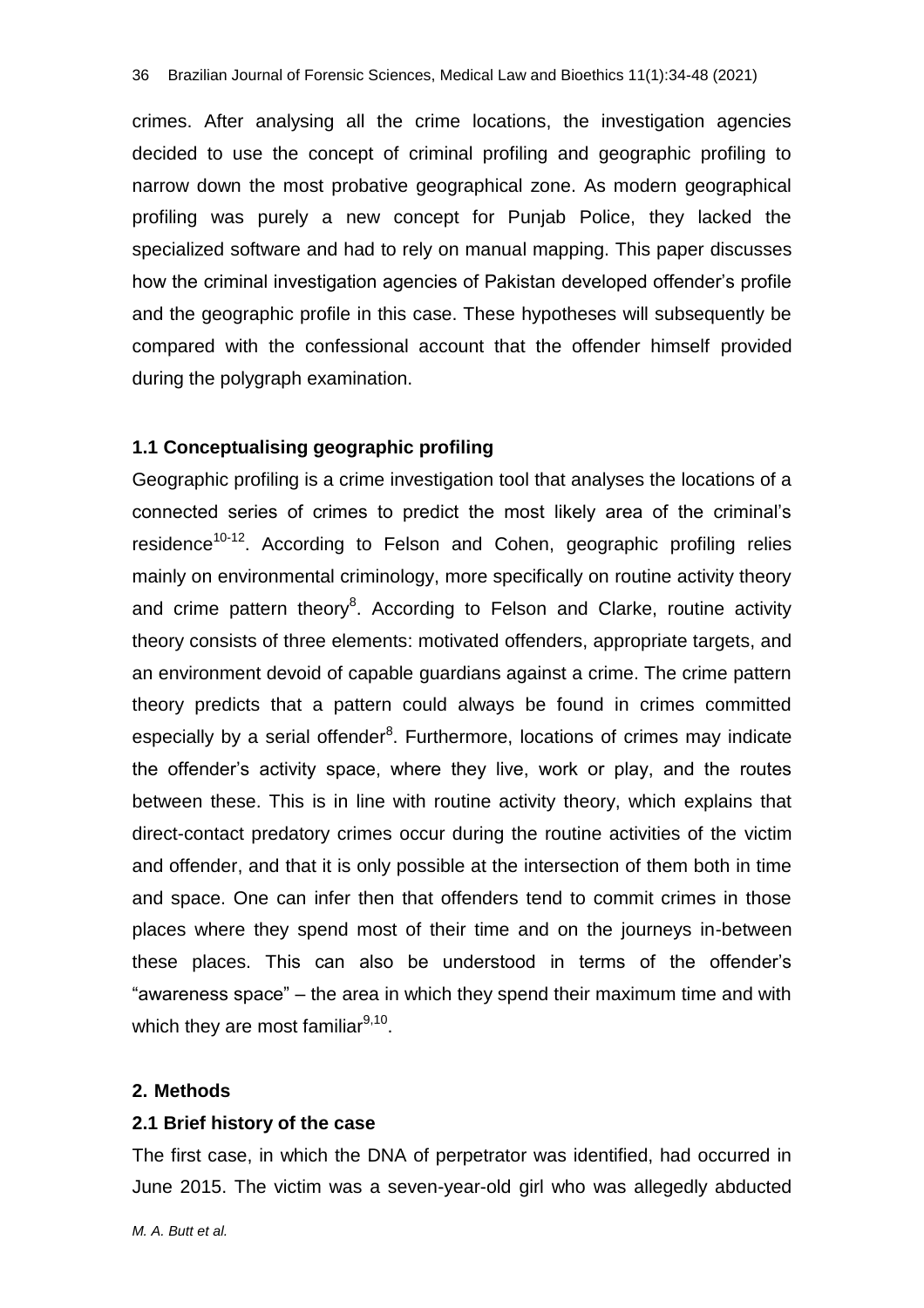from outside her home and later discovered unconscious in an underconstruction house. PFSA's serological analysis confirmed sexual assault as semen was found on her clothing and the DNA profile from the spermatozoa was generated. The police were unable to apprehend any suspect, so the case remained unsolved. However, the DNA profile was maintained in the PFSA DNA database<sup>11</sup>.

In April 2016, a second case was reported where the victim was a 5 years old girl. She was kidnapped from a local market near her house and later found unconscious near a heap of garbage. Sexual assault was confirmed by the Medico legal review and subsequent forensic analysis of the evidence. The DNA profile was generated from the spermatozoa and was hit with the unknown DNA profile acquired in the previous case in 2015 after subsequent searching in the database. The PFSA confirmed the presence of this repeat offender to the police department in both cases. Numerous arrests were made, but after DNA comparison, all of them were cleared of the charge. Later on five more minors" rape and murder cases belonging to the same suspect were reported in the year 2017 before Zainab's murder in January 2018.



**Figure 1.** Timeline of Kasur rape cases.

# **2.2 Investigation methodology**

The investigation agencies gathered data from all eight cases linked with this serial rapist. The CSI officials of PFSA again visited crime scenes and the houses of the victims, interviewed the victims who fortunately survived in order to get some clue about the probable age/ appearance of the suspect. After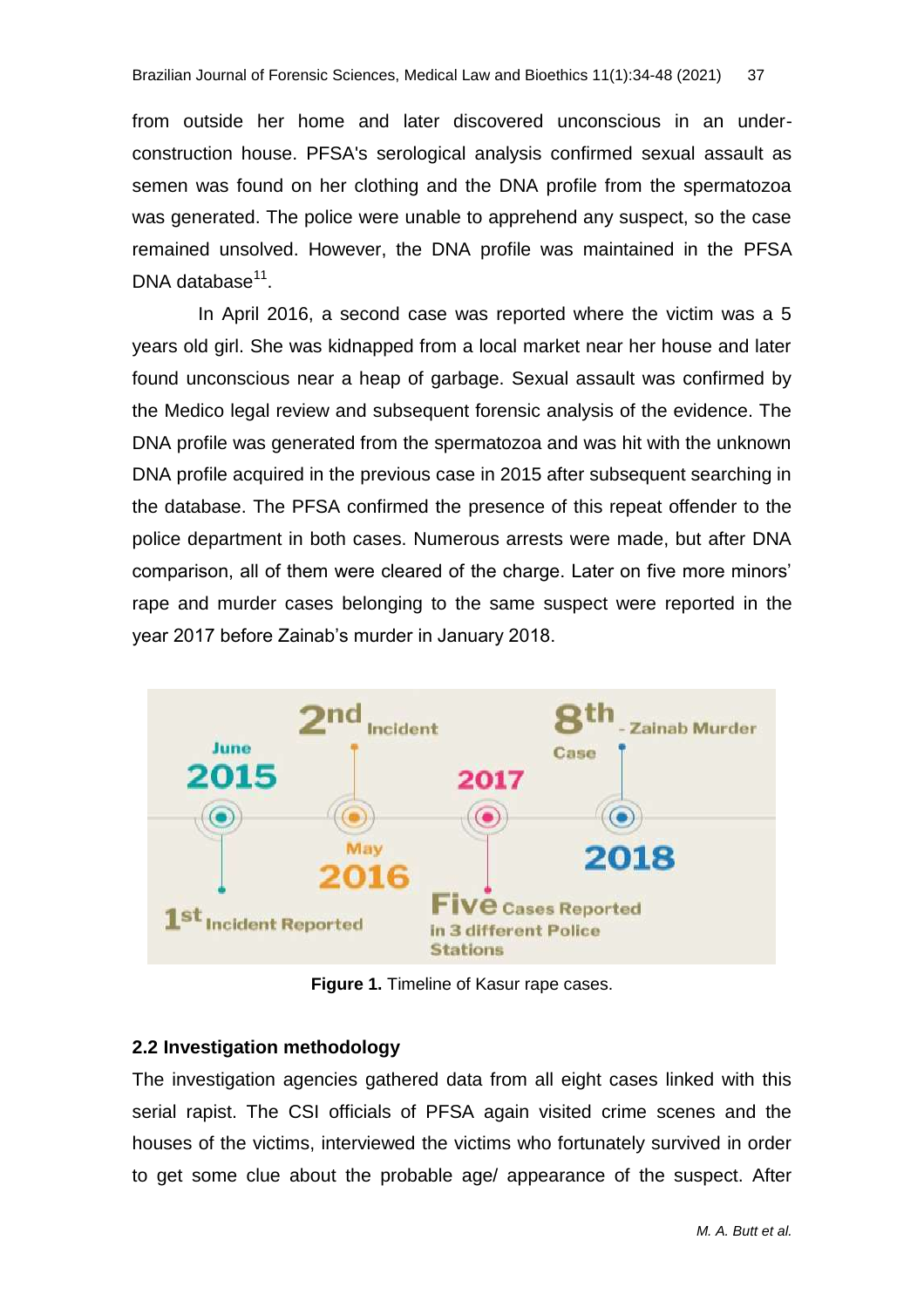gathering all data the investigation agencies started to develop the offender"s profile.

#### **3. Results**

#### **3.1 Analysis of the targets**

It has been reported in different studies that predatory rapists do not select a target randomly or without a thought process involved. They usually attack whom they perceive as vulnerable $^{16}$ .

The victims of this serial rapist belonged to poorest of the poor families or lower middle social class, where both parents had to work as labours for long hours. All victims were between 5-9 years of age and the locations of their houses were within the distance of 1km from corresponding crime scene. Children of this age group, who belong to the poor class, typically play in the streets and walk around nearby shops without the presence of any guardian, they are therefore easily accessible. So, it was speculated that perhaps because of the ease of access to children of underprivileged families, the perpetrator targeted children from underprivileged areas.

#### **3.2 Analysis of crime sites**

The crime sites are usually not selected randomly. It has been observed that serial rapists do not travel a great distance from their base to commit crime. This phenomenon is called "distance decay phenomenon". In a study conducted on 108 serial rape cases, it was observed that 83 offenders travelled on an average 3.14 miles to commit their crimes<sup>17-20</sup>. Investigators thoroughly reviewed all case records and mapped all crime scenes considering Zainab"s house as the center point. Locations of the crime scenes and victims' residences were marked on the map. It was observed that all location points were present within an area of  $\sim$ 2.5 km<sup>2</sup>. As Zainab's house was arbitrarily taken as the center point for search, it was noted that all marked locations lied within 2km radius with Zainab's house at the center. The search zone was thus divided into two sub-zones.

(1) The red zone- area inside the perimeter of all locations marked on the map i.e. the residences of all victims and their corresponding crime scenes (marked by red polygon in the figure).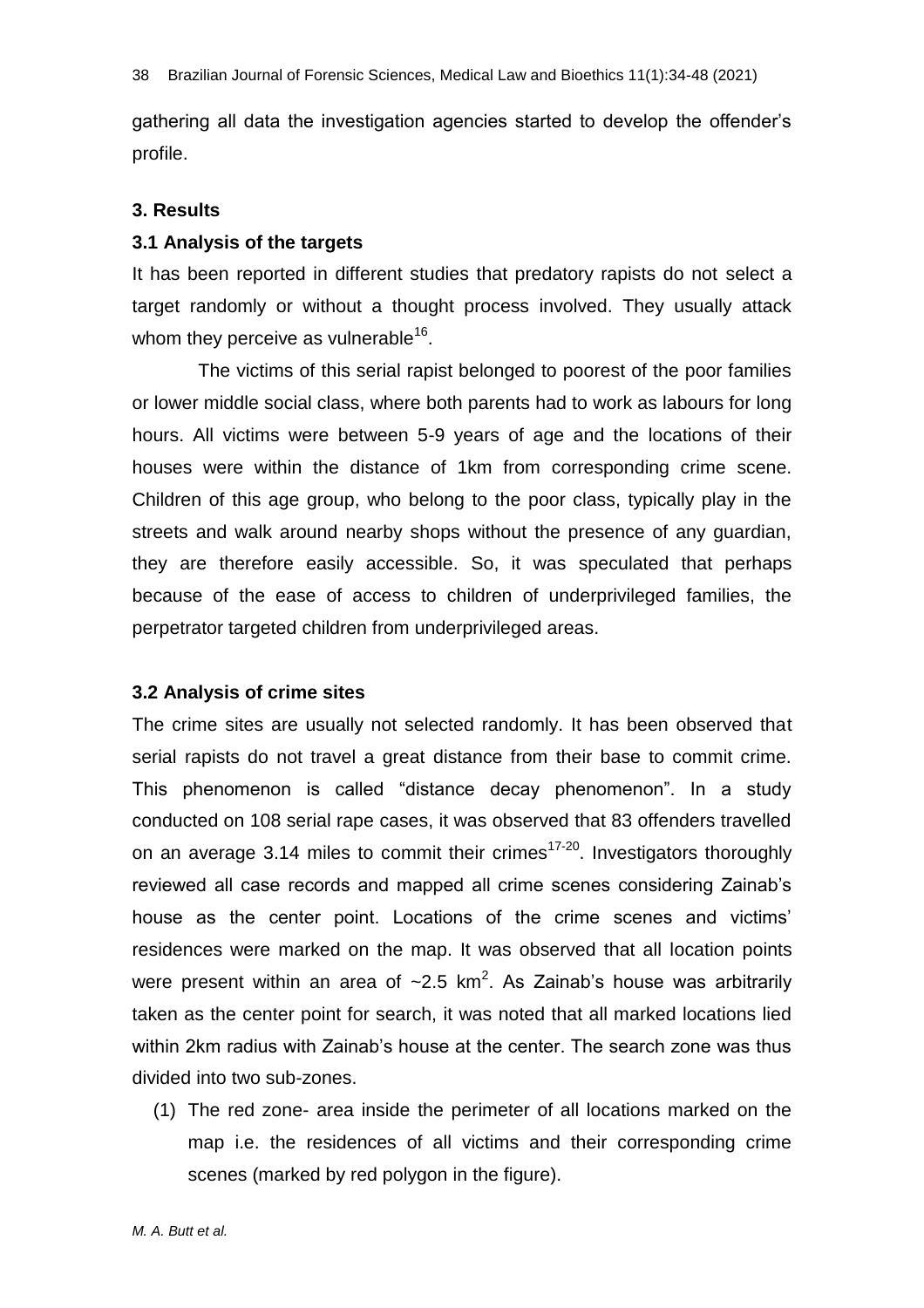(2) The yellow zone- an area inside 2 km radius with Zainab"s house at the center (marked with yellow boundary).

It was also observed that all crimes were committed within 1 km distance from the respective victim"s residence. Most of the bodies were recovered from under construction sites. Furthermore, two bodies (victim 2 and 7) were recovered from same location. From these observations, it was inferred that the suspect must be well aware of the locality and is most probably a resident of the red zone.



**Figure 2.** Map showing area covering all crime scenes.

The time of kidnapping in all cases ranged from 4:00 p.m. to 7:30 p.m. and, in most cases, the perpetrator selected under-construction houses for this felonious offence as shown in Table 1. Analysis of the crime sites made investigators think that the perpetrator is likely to be a mason or a laborer by profession. The offender cleverly selected this timeframe as construction usually stops around 5:00 pm in Pakistan. In small construction industry, the construction is usually done in daylight. So, the offender knew that underconstruction houses become deserted after sunset. Moreover, the offender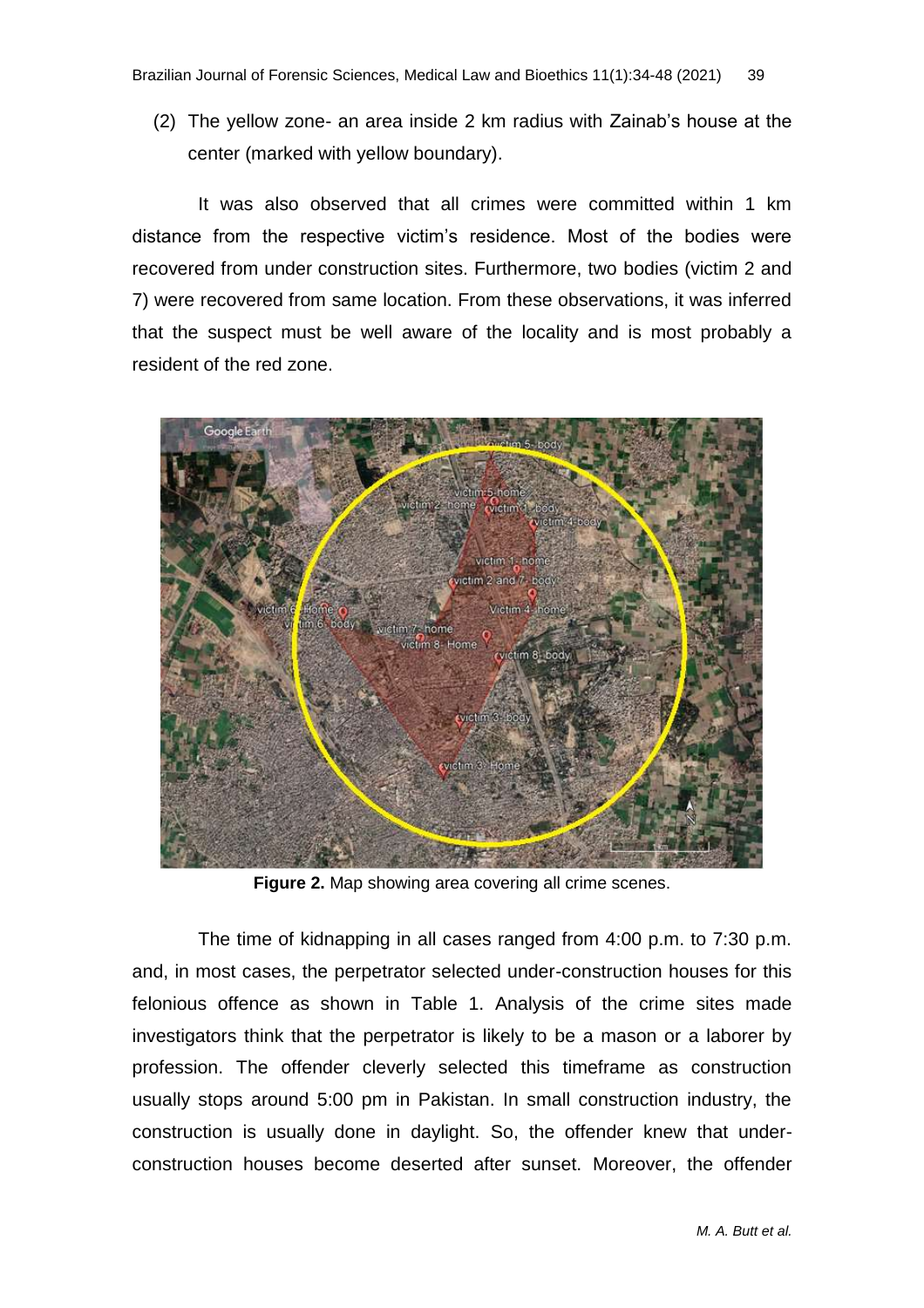never went far away from the site of abduction. In several cases, crime site was less than 500 meters away from the victim"s home. This led to the speculation that the culprit always committed the crime after conscious selection of victim and crime site.

Furthermore, it was inferred that the suspect did not use any vehicle and instead used to walk his victims to the crime scene. This inference was confirmed through CCTV footages of the suspect with 8th victim in which he was seen walking with the victim. In the first footage the victim was playful but in the last footage victim appeared to be tired. The theory of rational choice also supported this inference as walking along a kid in the area of kid's residence is less suspicious than any other mode of travel especially given the fact that the kids belonged to underprivileged social class.

| Case<br><b>No</b> | Age of<br>Victim | Date                        | Police<br><b>Station</b>     | Time of<br>Abduction | <b>Distance</b><br>between the<br>site of<br>abduction<br>and site of<br>recovery | Site of<br>recovery of the<br>abductee |
|-------------------|------------------|-----------------------------|------------------------------|----------------------|-----------------------------------------------------------------------------------|----------------------------------------|
| $\mathbf{1}$      | 7 Years          | June 23,<br>2015            | Sadar<br>Kasur               | 4 pm                 | 200 meters                                                                        | Under<br>construction<br>house         |
| $\overline{2}$    | 5 Years          | April 05,<br>2016           | Sadar<br>Kasur               | 6:30 pm              | 500 meters                                                                        | of<br>Heap<br>Garbage                  |
| 3                 | 5.5<br>Years     | January<br>07, 2017         | <b>B-</b><br><b>Division</b> | 7:30 pm              | 1 kilometer                                                                       | Under<br>construction<br>house         |
| $\overline{4}$    | 4.5<br>Years     | February<br>24, 2017        | Sadar<br>Kasur               | 7:30 pm              | 500 meters                                                                        | Under<br>construction<br>house         |
| 5                 | 7 Years          | April $11$ ,<br>2017        | Sadar<br>Kasur               | 5:30 pm              | 800 meters                                                                        | Under<br>construction<br>house         |
| 6                 | 8 Years          | 08,<br>July<br>2017         | $A -$<br><b>Division</b>     | 5:15 pm              | 500 meters                                                                        | Under<br>construction<br>house         |
| $\overline{7}$    | 6 Years          | Novemb<br>12,<br>er<br>2017 | $A -$<br><b>Division</b>     | 4:30 pm              | 500 meters                                                                        | Under<br>construction<br>house         |
| 8                 | 6 Years          | January<br>04, 2018         | $A -$<br><b>Division</b>     | 7 pm                 | 500 meters                                                                        | of<br>Heap<br>Garbage                  |

**Table 1.** Details about the eight incidents.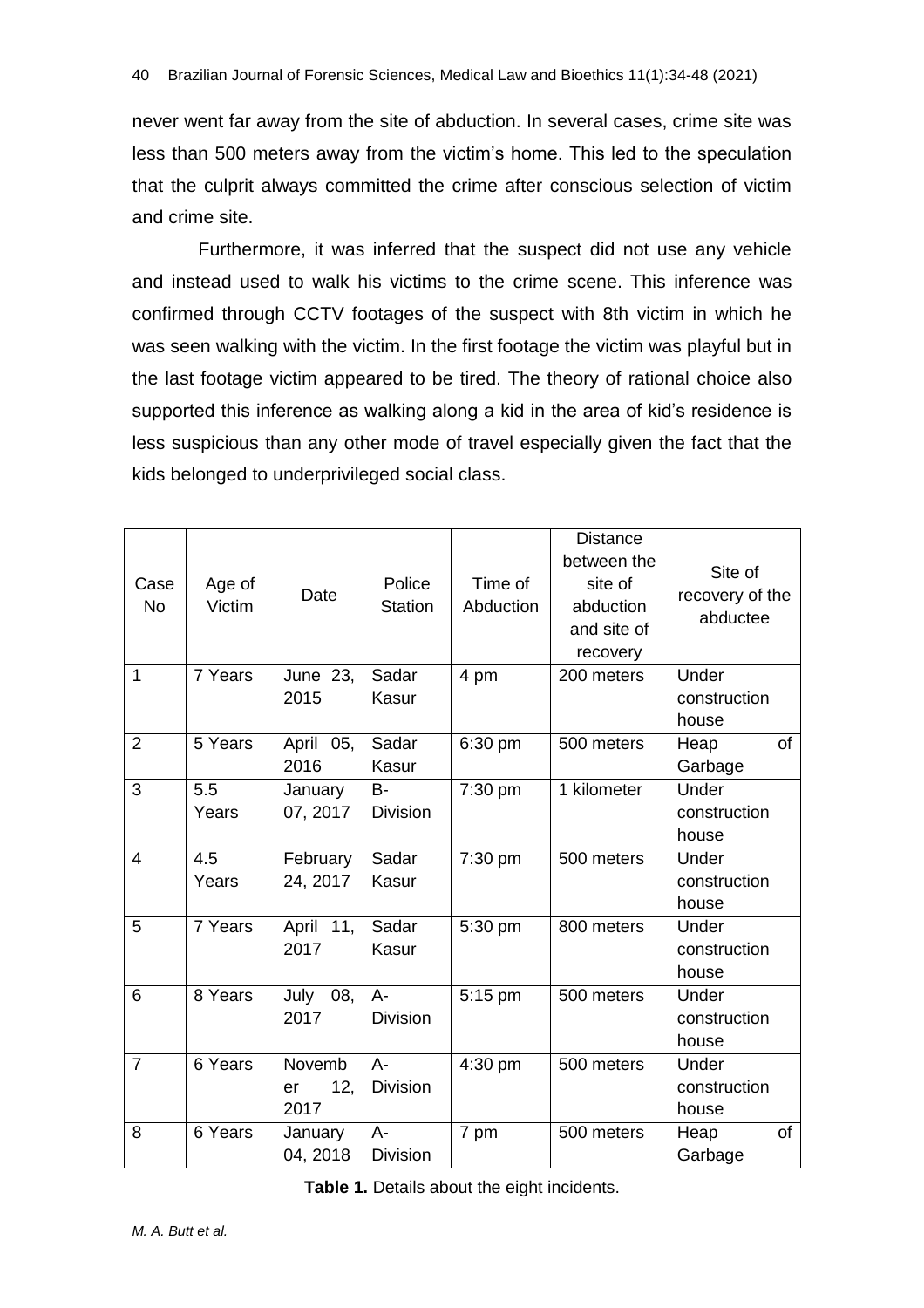#### **3.3 Mass DNA screening**

Mass DNA screening in the forensic world is not a commonly used technique. In the Collin pitchfork case, it was used for the first time when the law enforcement authorities ran out of their options<sup>21,22</sup>. There have been very few examples since then, where mass DNA screening has been selected as an option to arrest the culprit.

In Kasur rape cases, the investigation agencies had the DNA profile of the offender as the only lead. Since it did not match with any known person in database, so it was clear that the offender did not have a registered criminal record. There was no eyewitness in these cases that is why the only way to solve this case was through DNA match. With a total population of about 3.45 million and a male population of about 1.79 million, Kasur is a densely populated district<sup>23</sup>. DNA profiling of the entire male population of the area is impractical, so it was important to identify the probable area of the residence of the offender.

Besides offenders profile and the geographic profile, the police department had few CCTV footages of the suspect while he was luring away the last victim. Although the CCTV footage was vague in terms of facial recognition, it was strong enough to approximate the age/height/physical appearance of the suspect. It was estimated that the suspect probably belonged to the age group of 20-35 years and was bearded. By using elimination approach the male individuals below 20 years and above 40 were subtracted from the potential suspect list. As a result of the reduction strategy, law enforcement agencies reduced the suspicious population and it was estimated that approximately 10, 000 to 12, 000 men of the target age had to be sampled for DNA comparison in that region.

#### **3.4 Use of census data**

To get exact information about the individuals of the target age group in each house and to prevent any escape, law enforcement authorities decided to utilize census data. This was the first time when investigation agencies were given access to the census data so that they already had complete information regarding number of the target individuals in each house. The PFSA teams starting from Zainab's neighbourhood continued door-to-door operation to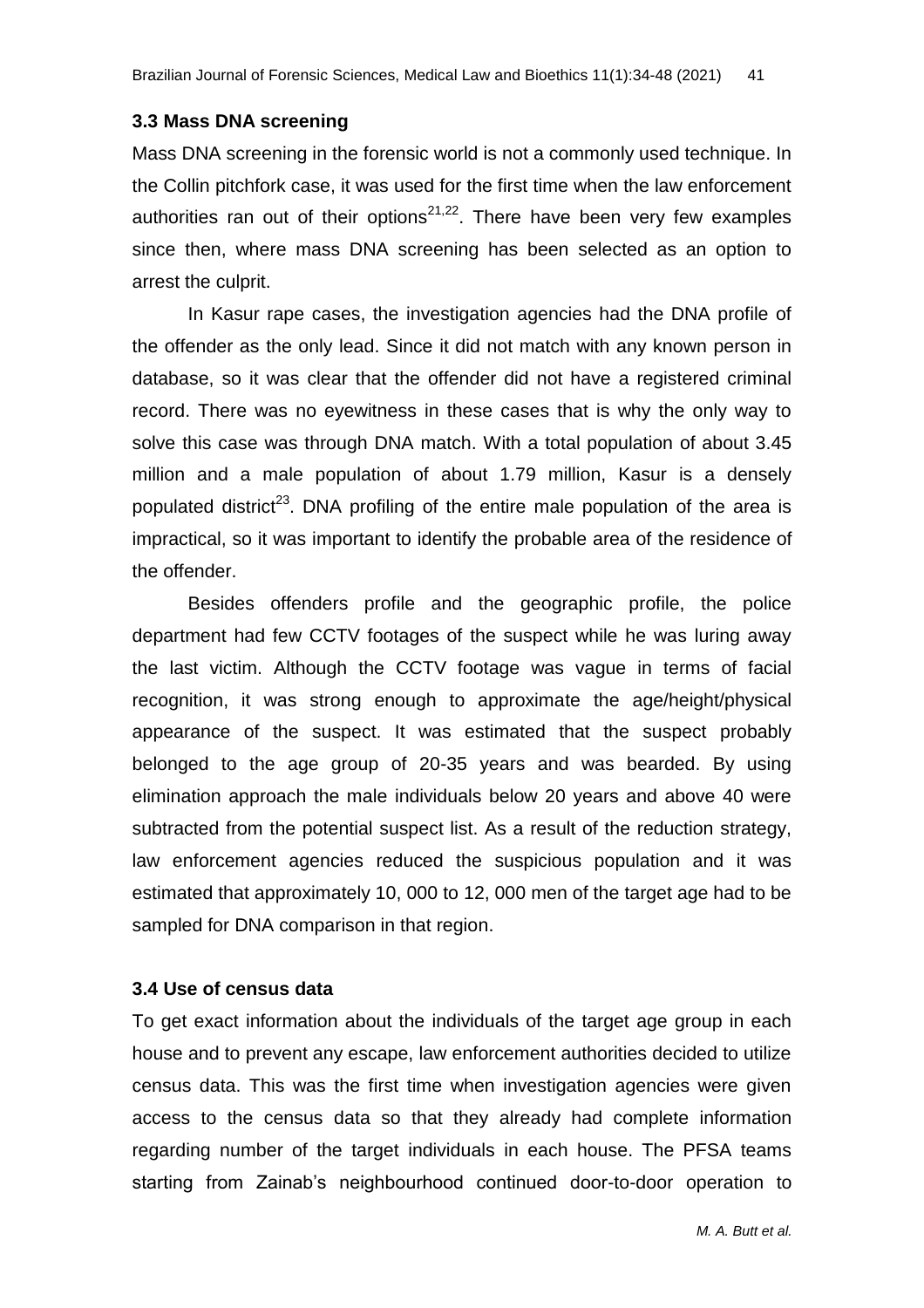collect buccal swabs. The operation continued for 11 consecutive days while working on 24/7 basis. A total of 1,187 samples were collected by CSI teams from target Population. Apart from buccal swab sampling, CSI teams also visited various abandoned places and under-construction houses in targeted area along with Police.

#### **3.5 DNA match and arrest of the culprit**

It was January 22, 2018 when the DNA profile of suspect number 814 got matched with the serial rapist"s profile. The suspect lived near the house of Zainab. During door to door campaign for collection of buccal swabs for DNA profiling, the culprit deceived Police once by acting as a cardiac patient and escaped sample collection. Moreover, he also changed his appearance to avoid possible recognition by matching with CCTV footage. However, CSI team emphasized on collection of oral swabs of all persons as per Census data and ultimately suspect"s sample was collected.

#### **3.6 Revelations by the offender in polygraph test**

In polygraph examination conducted at PFSA, the offender was asked in detail about his modus operandi. He was a daily wage laborer as speculated from the crime sites he chose. He revealed that he always chose the crime site before deciding the target. He used to participate in various religious congregations held in the mosques nearby the homes of the victims. It was during his visits to the mosques when he happened to observe children playing in nearby streets. He used to select his target and lure them to the already selected crime site. In the classification of Rossmo, he was a "poacher" who sets out specifically to search for a victim, but starts from another activity<sup>12,13</sup>. The map of crime sites revealed perfectly his area of routine activities. He told that he was aware of the fact that after sunset, it is unlikely that someone will be present in those places as he himself used to work as labourer in under-construction houses. Additionally, darkness would help him get away if ever confronted. All this information confirms that the offender"s activity space plays a significant role in shaping their crime locations. All his crime locations were at a short distance from the site of abduction and he did so with the rationale that his targets were small children who cannot walk longer distance comfortably. He revealed that to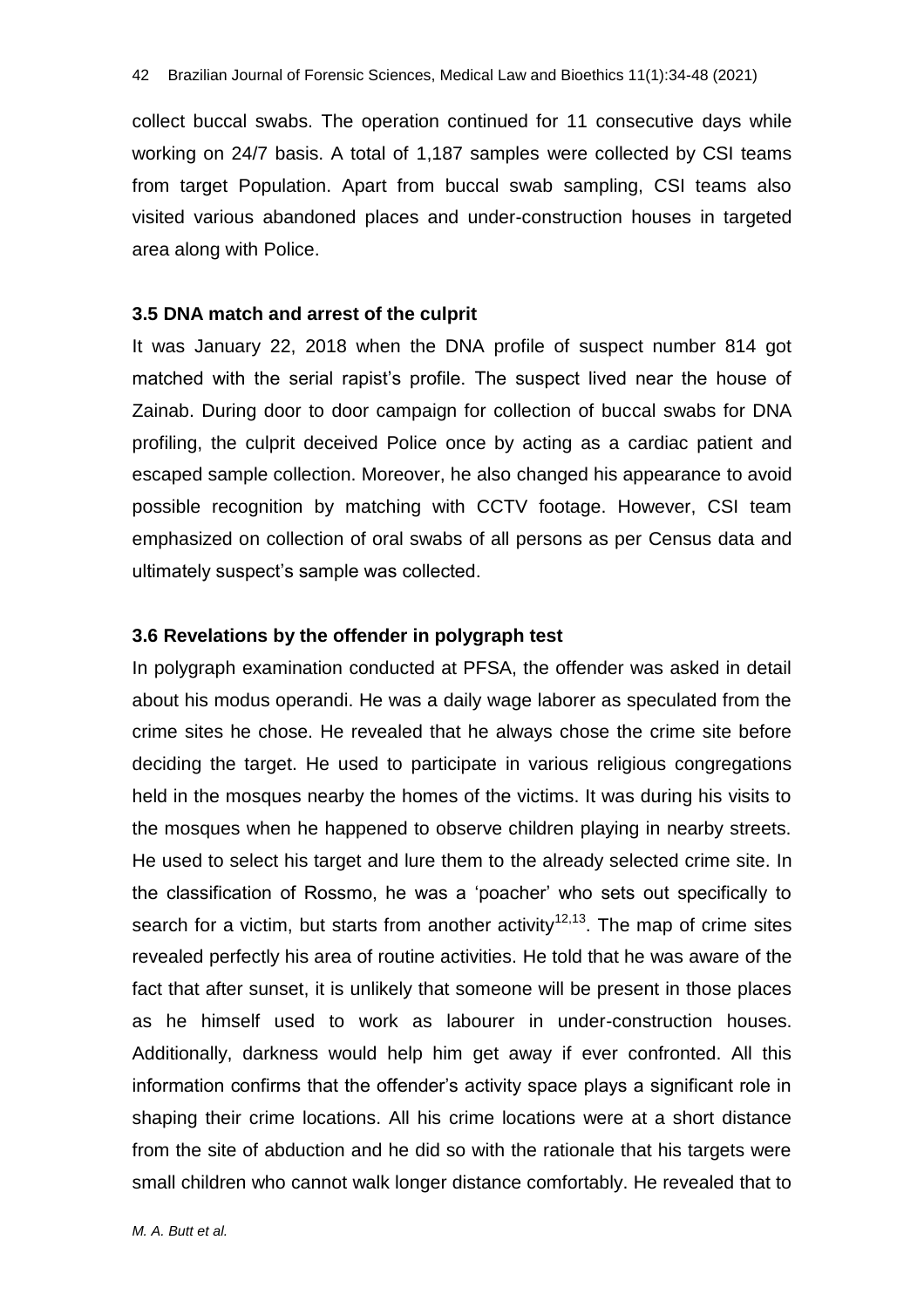create an alibi he used to participate in the religious sittings planned in the mosques after committing this heinous crime.



**Figure 3.** Distance of perpetrator's residence from the crime scenes and victim's residences.

Post-conviction analysis of geographic profiling data verified the following details.

# **3.6.1 Distances of place of residence and crime scenes from the perpetrator's base**

(1) The farthest crime scene from suspect's residence was  $\sim$ 2km while the nearest one was less than 200 m from his residence. So, the area of the probable residence inferred from the crime site locations was accurate enough to narrow down the area for suspect's hunt.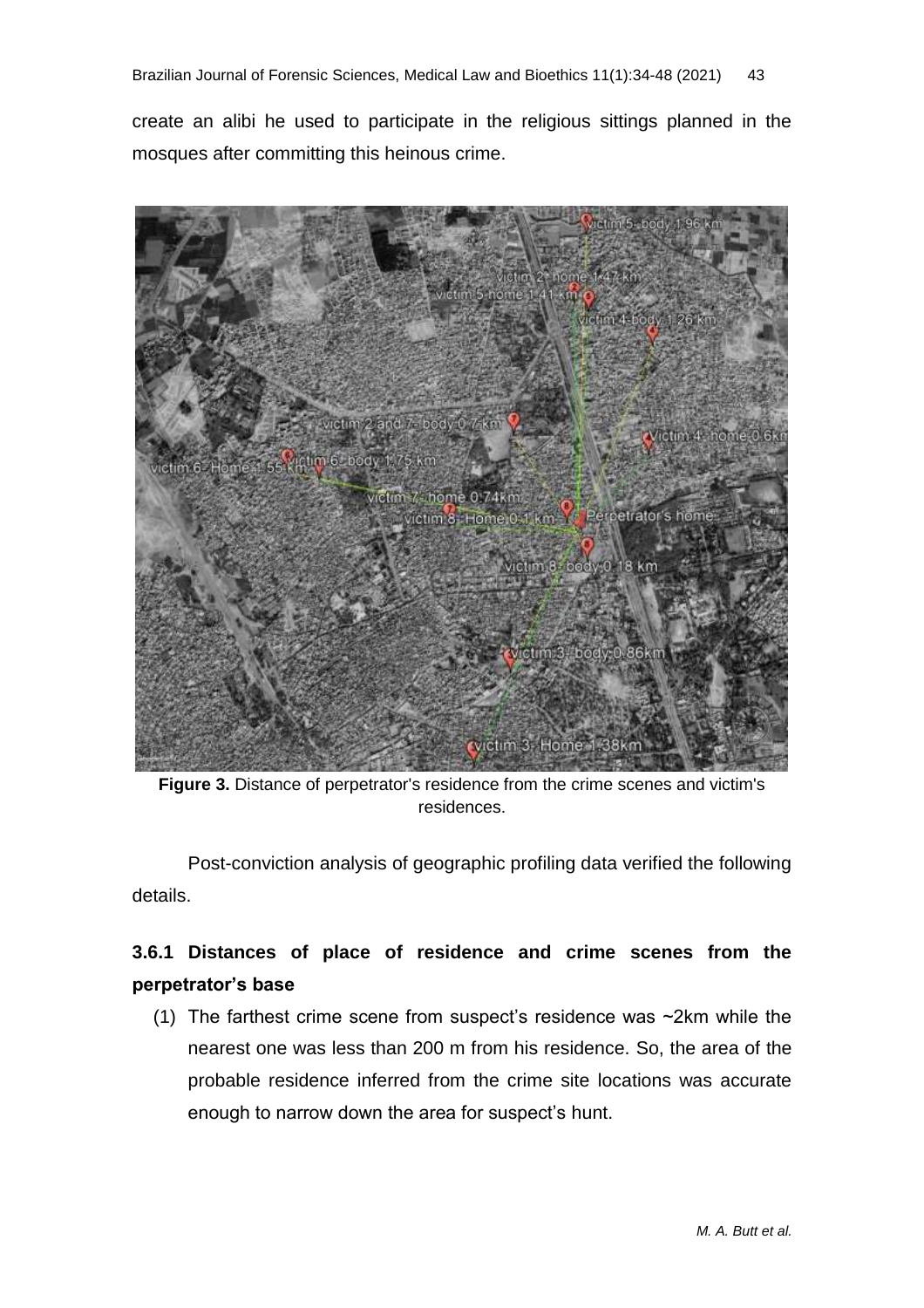(2) The suspect preferred to move towards densely populated old city area or densely populated outskirts of the city of Kasur rather than urbanized area of the city.

#### **3.6.2 Ease of access to victims and crime scenes**

- (1) The suspect was a mason by profession.
- (2) He knew about the under construction sites in the vicinity, timings of work and security status of these construction sites.
- (3) He garnered trust and social respect by participating in religious ceremonies and events and also used them as second base or alibi at the time of crime.

#### **3.7 Trial and conviction**

The suspect was produced before the Anti-Terrorism Court after his detention. The trial began in Lahore's Kot Lakhpat Jail on February 10, 2018. The gruesome incident was unseen. Along with the direct evidence i.e. the confession of the of the accused in the presence of a judge, the circumstantial evidence pieced together by the prosecution, to tie the accused with the rape and murder of the deceased comprised of: (i) the medical evidence including the post-mortem report and the statement of medicolegal examiner, who conducted the autopsy of the deceased: and (ii) the DNA test report regarding the vaginal/anal swabs of the deceased as well as the stains from the clothing of the deceased, which reported matching of the DNA found in those swabs and stain sections with that of the accused. On conclusion of the trial he was convicted by the court under sections 302, 376, 377 and 7ATA of Pakistan Penal Code in the rape and murder of Zainab Amin. Four death sentences, one life sentence and seven years imprisonment was handed down to the convict. He was also directed to pay PKR 3.2 million fine to the legal heirs of the victim. The culprit was later trialled separately for the rape and murders of other seven children. On appeal to the High Court (Appellate Court) by the petitioner, the High Court maintained the convictions and sentences of the petitioner. The culprit appealed to Supreme Court of Pakistan against the judgment and later a petition for mercy was sent to the President of Pakistan, but the verdict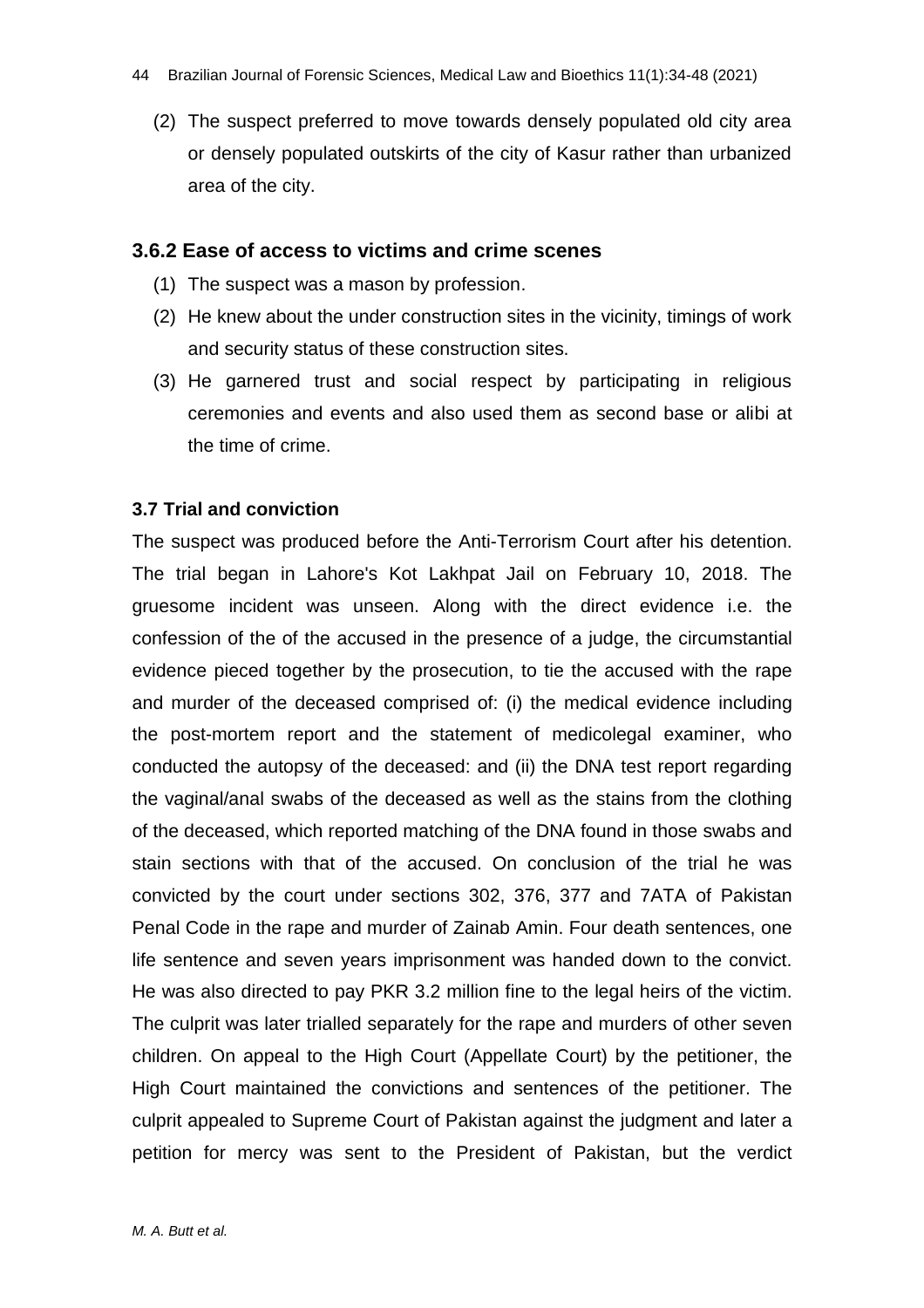remained unchanged. He was executed at Kot Lakhpat Prison, Lahore, Pakistan, on the morning of 17 October 2018.

#### **4. Discussion**

In this case example the investigation was laid principally on the two general assumptions of Geographic profiling: (i) distance decay and (ii) domocentricity<sup>17,18</sup>. Distance decay theory believes that the offender do not travel far away from his base point to commit the crime while domocentricity argues that the offenders resides in the area encircling his criminal activity. This case was perhaps the first case of its nature where the police used concepts of geographic profiling and offenders profiling to solve the crime. Geographic profiling alone does not allow investigators to capture the guilty, like in this case also it narrowed down the field of suspect hunt. In this case, the DNA evidence had already linked all eight cases of rape to a serial rapist. The next move was to identify the possible location of the rapist as DNA profiling of the entire city is impractical.

Geographic profiling in this case helped in shortlisting of suspects and narrowing down of the region for mass DNA screening, reducing the suspicious population to approximately 10 000. When the irrefutable DNA match was found, the guilty had no choice but to confess to all his crimes.

DNA evidence has never been given its due significance in Pakistan's criminal justice system, and its evidentiary value is still at the discretion of judges and case situations. DNA evidence is currently being reviewed in context of Articles 59 and 164 of the Qanun-i-Shahadat Order (QSA) 1984. Article 164 provides that the courts can permit the production of any evidence which may have been made available on the basis of modern equipment and techniques. Provisio 2 of Article 164, introduced in 2017, specifies that a prosecution on the basis of modern devices and techniques may be lawful. Article 164 read with Article 59, inter alia, allows modern forensic science to enter courts through the credible and valued scientific opinions of experts as evidence, in order to arrive at the truth<sup>24-26</sup>. The DNA evidence helps to give the courts a high degree of confidence in the identity of the suspect and the courts are in a better position to draw a fair verdict by using DNA technology by convicting the real perpetrators as well as exonerating the wrongfully involved accused. The DNA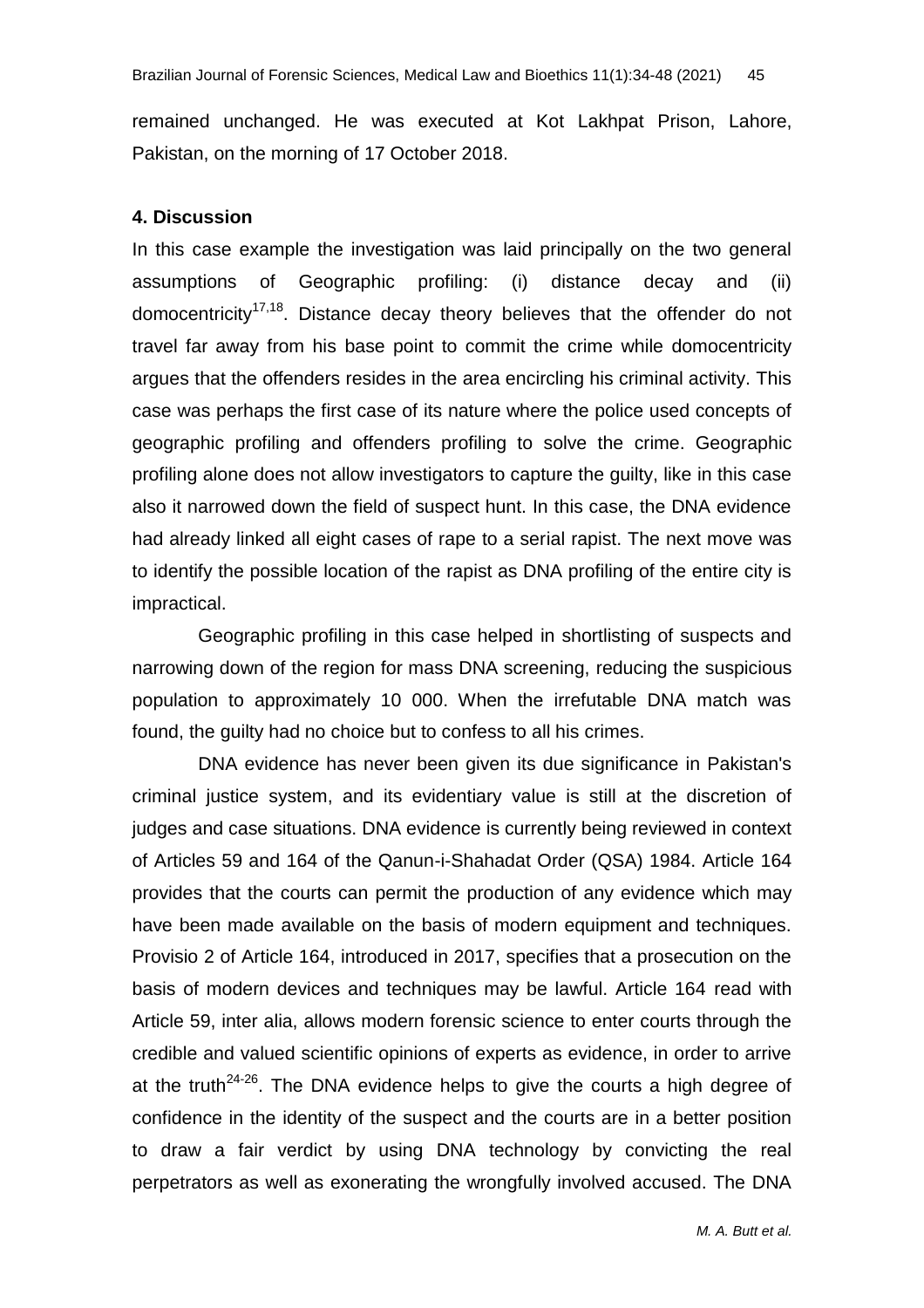test points to the perpetrator with scientific certainty and accuracy and is therefore considered to be one of the most corroborative evidence to date, especially in cases of rape.

#### **5. Conclusion**

Pakistan needs to improve the current crime investigation approach where reliance is made only on the ocular evidence. This case is a classic example of importance of modern crime investigation techniques. Since there was no ocular evidence in this case, it was impossible for the police department to apprehend the offender or to link all these cases to a single offender in the absence of DNA technology. Similarly, because DNA of the entire population was impracticable, geographic profiling, despite being reliant on human judgment, contributed greatly in narrowing down the area for manhunt. The theory behind geographic profiling explains quite well the patterns found. This rapist was perfectly living a double life without anyone suspecting that he was a serial rapist in his spare time. However, he revealed his activity space through his crimes.

It is noteworthy that an integrated geographic profiling system is still not in use by Pakistani law enforcement agencies. The use of geographic profiling principles in order to predict the assailant"s location, has exhibited a great potential for future use. If an integrated geographic profiling system of different crimes was in effect, it would have been easier to predict the next crime and narrowing of the search zone without the loss of lives of these innocent children.

## **Acknowledgements**

The authors of this article are thankful to Crime and Death Scene Investigation department and Polygraph department of PFSA for providing us with relevant data for post-conviction analysis of this case.

## **Referências**

1. Mehnaz A. Child Abuse In Pakistan-Current Perspective. National Journal of Health Sciences. 2018;3:114-7. <https://doi.org/10.21089/njhs.34.0114>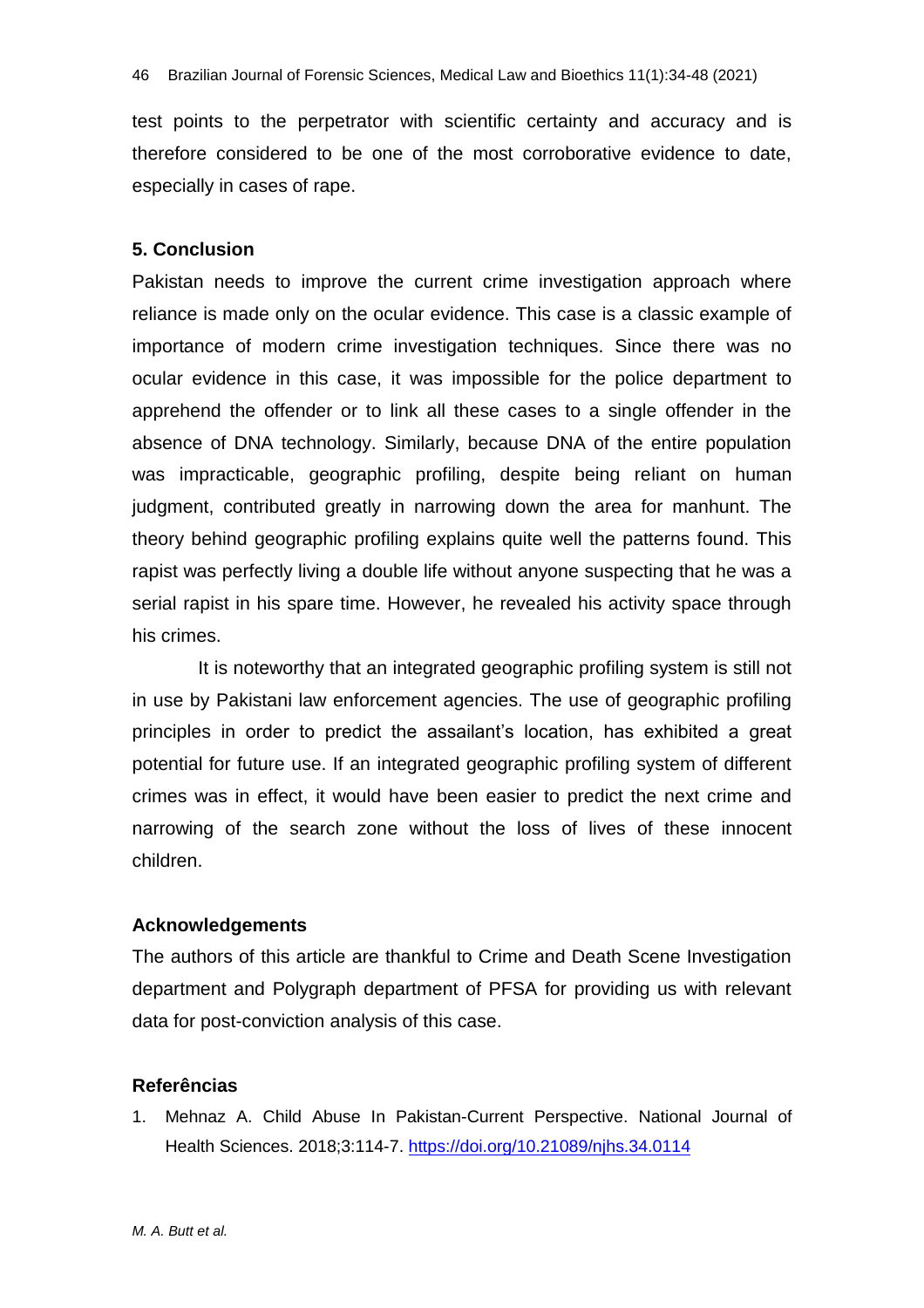- 2. Mustafa AU, Mehmood A. The Kasur Incident of Child Abuse: A Fact Funding Report; Analyzing State of Child Protection in Pakistan. SSRN. 2017:1-35 <https://doi.org/10.2139/ssrn.2961326>
- 3. Ali A. Kasur Child Sexual Abuse Case. Pakistan Journal of Applied Social Sciences. 2015;2(1):101-4. <https://doi.org/10.46568/pjass.v2i1.288>
- 4. Geo News. Zainab rape-murder: JIT to probe seven other similar cases. Geo News: 27/01/2018 [accessed in 20/04/2021]. Available at: [https://www.Geo.Tv/Latest/178964-Zainab-Rape-Murder-Case-Jit-To-Also-Probe-](https://www.geo.tv/Latest/178964-Zainab-Rape-Murder-Case-Jit-To-Also-Probe-Seven-Other-Similar-Cases)[Seven-Other-Similar-Cases](https://www.geo.tv/Latest/178964-Zainab-Rape-Murder-Case-Jit-To-Also-Probe-Seven-Other-Similar-Cases)
- 5. Pakistan. Penal Code. Act XLV of 1860.
- 6. Chitaley VV. The Code of Criminal Procedure (V of 1898). All India Reporter. Vol. 5, 1956.
- 7. Sahito IH. The criminal investigation in Pakistan: Trends and Reality. Journal of Pakistan Vision. 2009;10(2):175-96.
- 8. Felson M, Cohen LE. Human ecology and crime: A routine activity approach. Human Ecology. 1980;8(4):389-406. <https://doi.org/10.1007/BF01561001>
- 9. Brantingham PJ, Brantingham PL. Anticipating the displacement of crime using the principles of environmental criminology. Crime prevention studies. 2003;16:119-48.
- 10. Glass D, Friedo H. Mapping matters: geoprofiling application in South African serial rape investigation. Crime, Law and Social Change. 2021;75(4):349-71. <https://doi.org/10.1007/s10611-020-09926-x>
- 11. Anjum MS, Ahmad S, Siddique N, Ahmad QL, Amjad M, Tahir MA. PFSA DNA Database: A Tool to hunt the serial offenders. Forensic Science International. 2021; 329:111061. <https://doi.org/10.1016/j.forsciint.2021.111061>
- 12. Rossmo, DK. Geographic Profiling. 1<sup>st</sup> ed. New York: Routledge; 1999. 378 p. <https://doi.org/10.4324/9780367802011>
- 13. Rossmo DK, Rombouts S. Geographic Profiling. In: R. Wortley & L. Mazerolle (Eds.), Environmental Criminology and Crime Analysis. 1<sup>st</sup> ed. Cullompton: Willan Publishing. 2008; p. 136-49.
- 14. Campobasso CP, Colonna MF, Carabellese F et al. A Serial Killer of Elderly Women: Analysis of A Multi-Victim Homicide Investigation. Forensic Science International. 2009;185(1-3):e7-11. <https://doi.org/10.1016/j.forsciint.2008.12.023>
- 15. Santtila P, Pakkanen T, Zappalà A et al. Behavioral Crime Linking in Serial Homicide. Psychology, Crime & Law. 2008;14(3):245-65. <https://doi.org/10.1080/10683160701739679>
- 16. Stevens DJ. Predatory rapists and victim selection techniques. The Social Science Journal. 1994;31(4):421-33. [https://doi.org/10.1016/0362-3319\(94\)90033-7](https://doi.org/10.1016/0362-3319(94)90033-7)